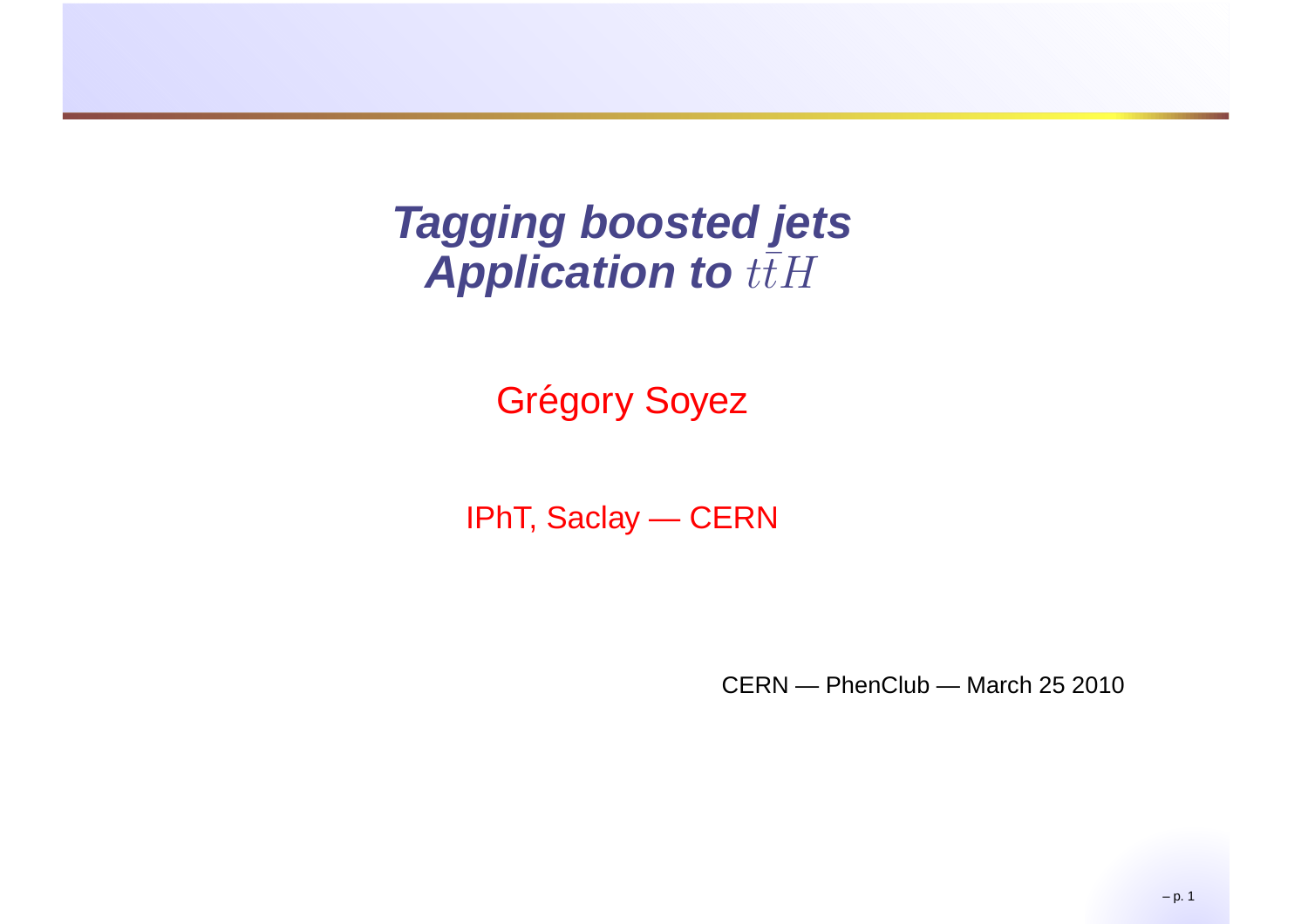### $p_t$  **distribution**



 $ttH$  more often boosted than  $WH$  and  $Wjj$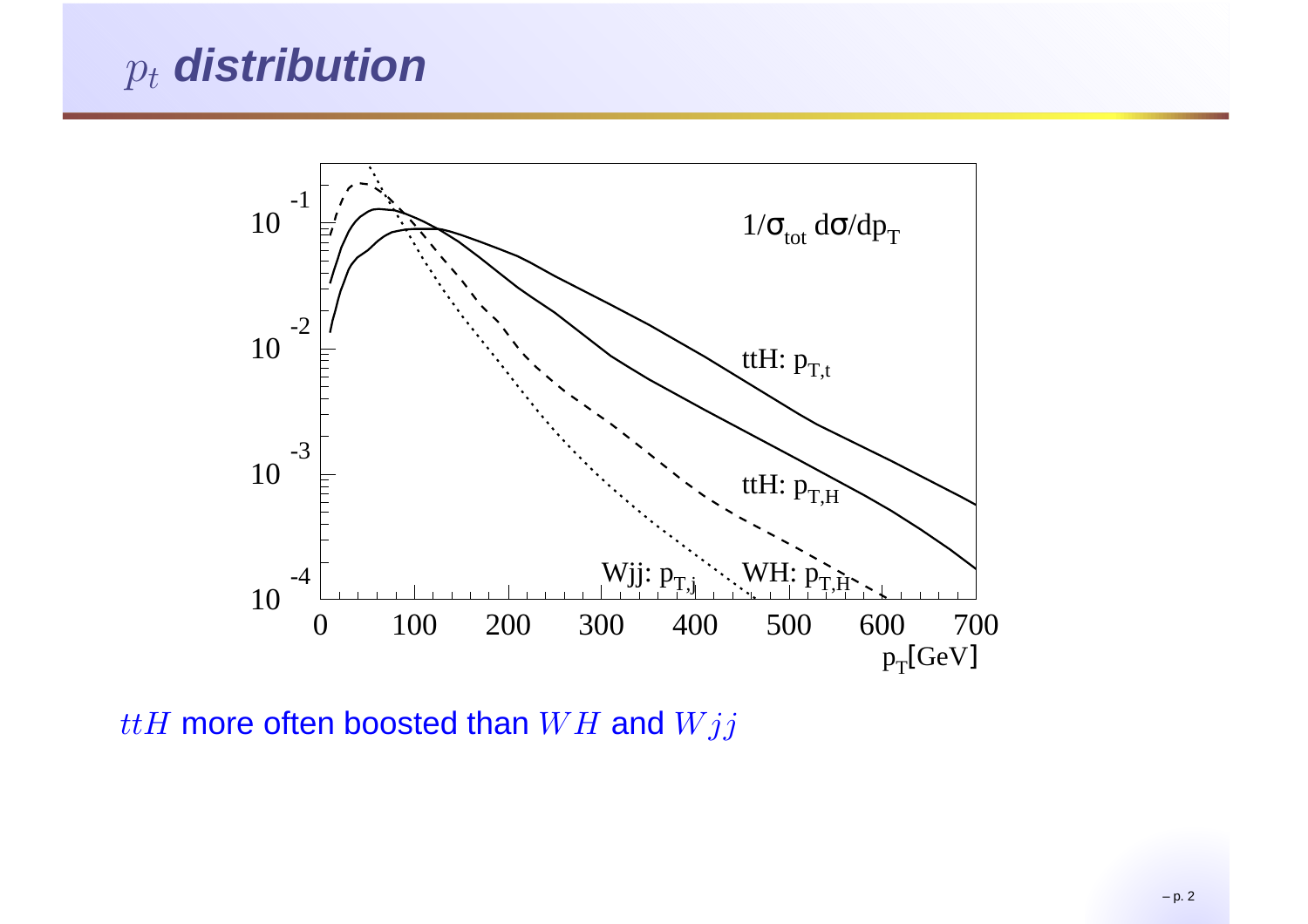# **reconstructed** <sup>W</sup> **and** <sup>t</sup>



– p. 3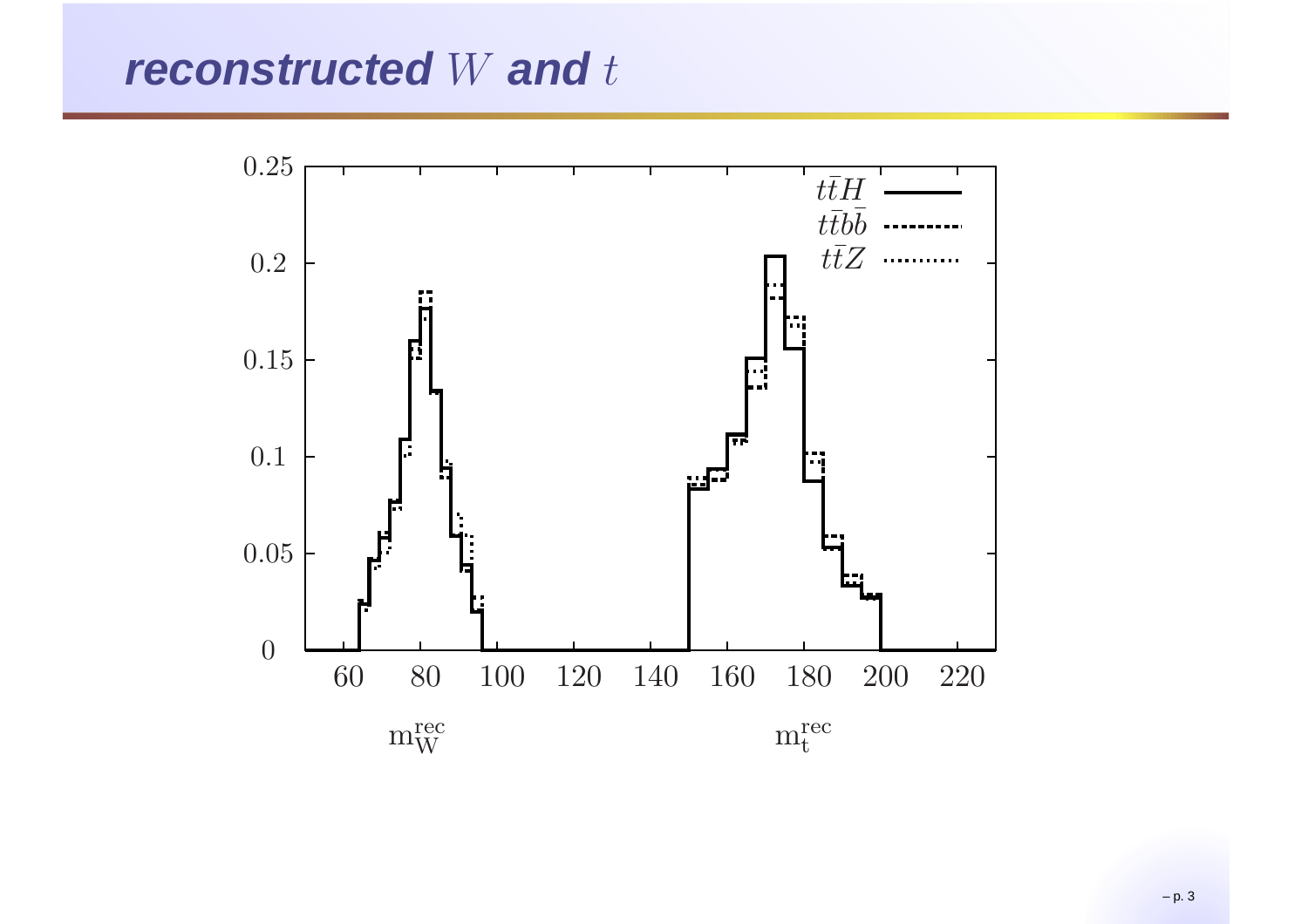#### **Reconstrucion efficiencies (1/2)**

Reconstructed events for  $m_H$  $_H = 120$  GeV, 1 fb $^{-1}$ 

|                     | signal | ttZ  | ttbb | $t\bar{t}$ +jets |
|---------------------|--------|------|------|------------------|
| after kinem cuts    | 24.1   | 6.9  | 191  | 4160             |
| after top tag       | 10.2   | 29   | 70.4 | 1457             |
| after Higgs tag     | 3.2    | 0.47 | 13.8 | 121              |
| with 2 $b$ tags     | 1.0    | 0.08 | 2.3  | 1.4              |
| with $3^{rd}$ b tag | 0.48   | 0.03 | 1.09 | 0.06             |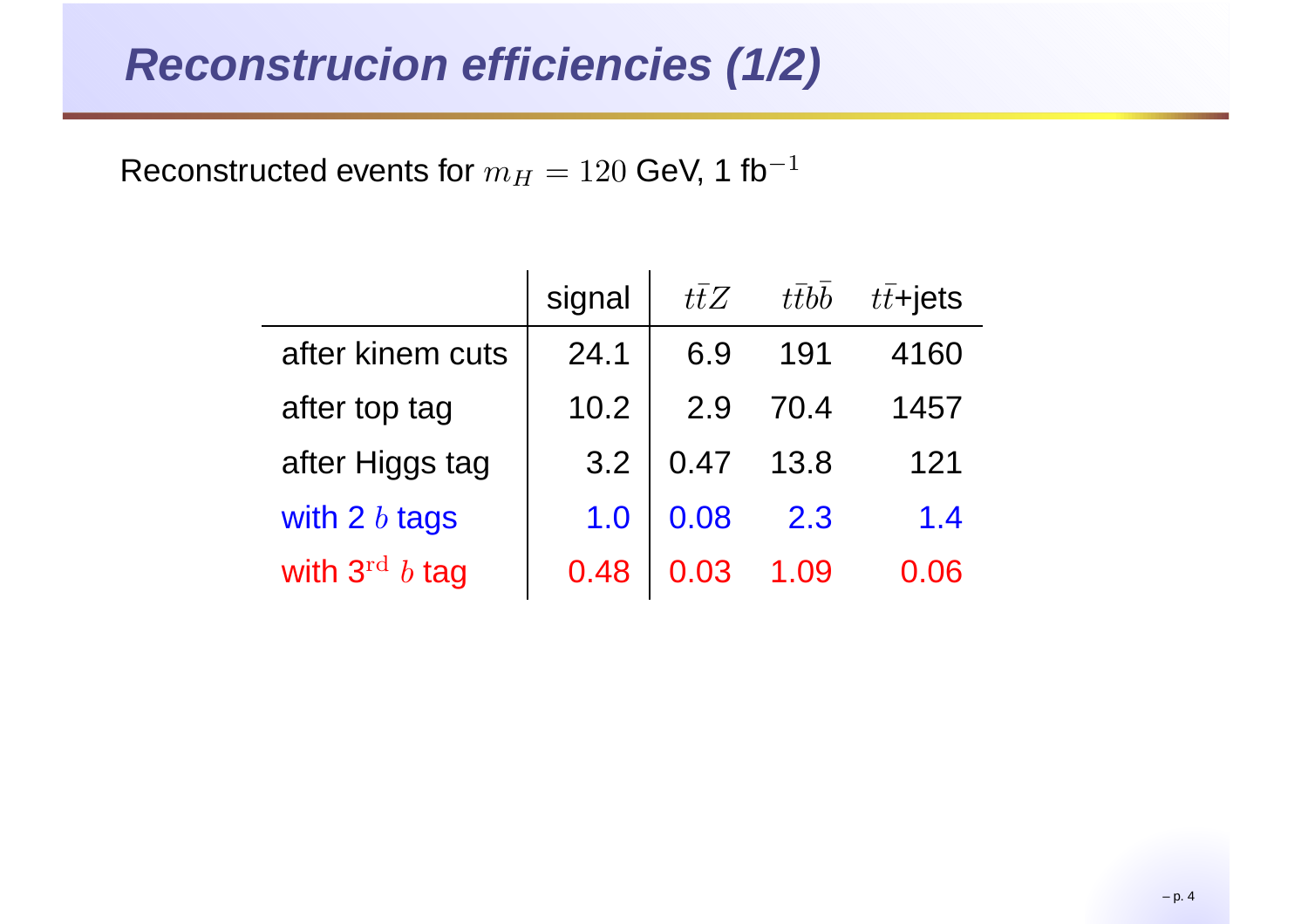#### **Reconstrucion efficiencies (2/2)**

Integrated lumi of 100 fb $^{\rm -1}$ :

|                                           |                 | S   | $\overline{B}$ | S/B   |     |
|-------------------------------------------|-----------------|-----|----------------|-------|-----|
| $\boldsymbol{\beta}$<br>$\mathbf{\Omega}$ | $m_H = 115$ GeV | 120 | 380            | 1/3.2 | 6.2 |
|                                           | $120$ GeV       | 100 | 380            | 1/3.8 | 5.1 |
|                                           | 130 GeV         | 51  | 330            | 1/6.5 | 2.8 |
| $\mathcal{L}$<br>$\infty$                 | $m_H = 115$ GeV | 57  | 118            | 1/2.1 | 5.2 |
|                                           | $120$ GeV       | 48  | 115            | 1/2.4 | 4.5 |
|                                           | 130 GeV         | 29  | 103            | 1/3.6 | 2.9 |

- better significance with 2  $b$  tags  $\bullet$
- better  $S/B$  for 3  $b$  tags
- ATLAS: 30 fb $^{\rm -1}$ , no systematic uncertainties  $\Rightarrow$  significance 1.8-2.2 $\sigma$ ,  $S/B \sim 1/9$ .